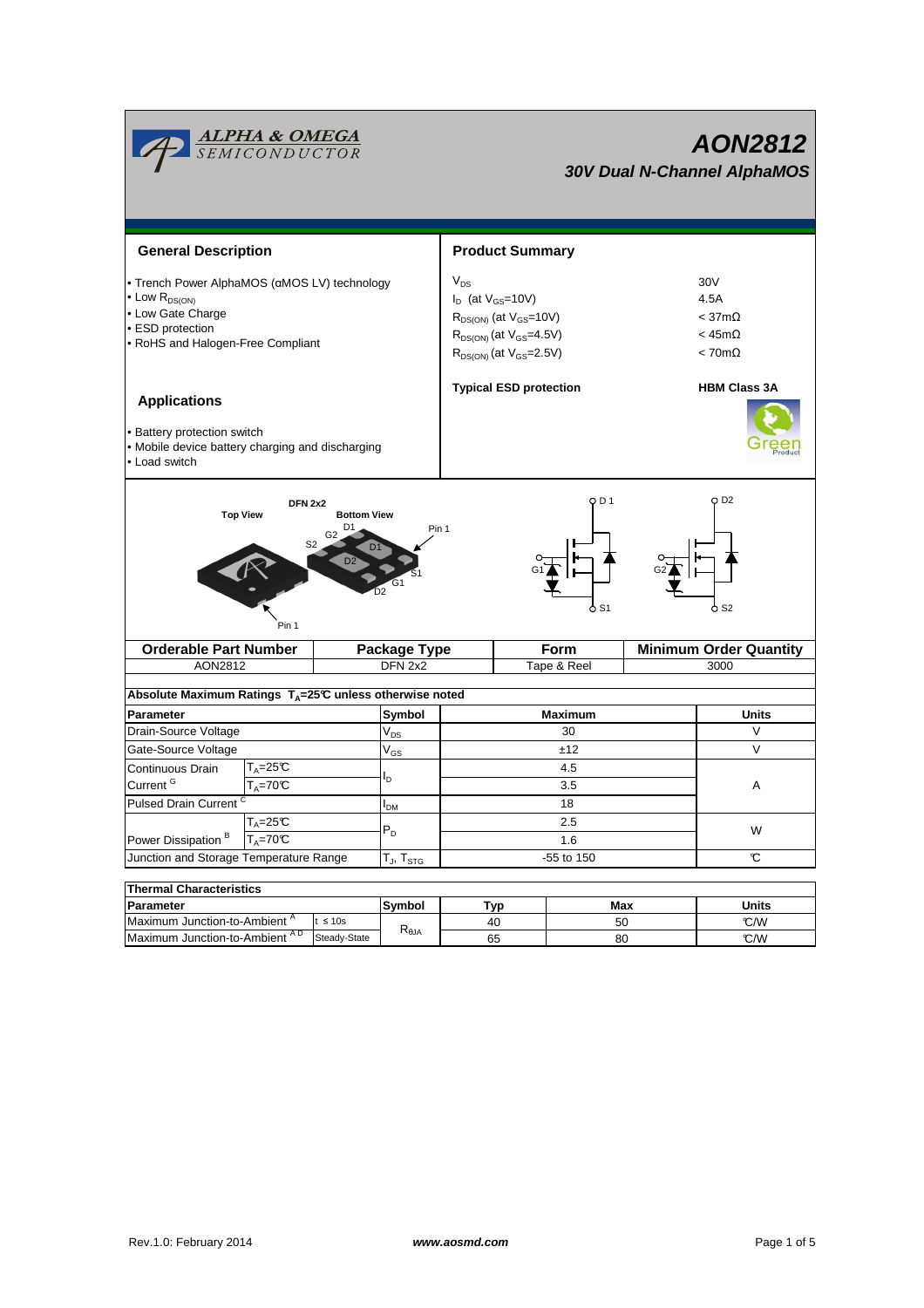

#### **Electrical Characteristics (TJ=25°C unless otherwise noted)**

| Symbol                                | Parameter                             | <b>Conditions</b>                                                                                 |                       | Min | Typ          | <b>Max</b> | <b>Units</b> |  |
|---------------------------------------|---------------------------------------|---------------------------------------------------------------------------------------------------|-----------------------|-----|--------------|------------|--------------|--|
|                                       | <b>STATIC PARAMETERS</b>              |                                                                                                   |                       |     |              |            |              |  |
| <b>BV<sub>DSS</sub></b>               | Drain-Source Breakdown Voltage        | ID=250µA, VGS=0V                                                                                  |                       | 30  |              |            | $\vee$       |  |
| $I_{\text{DSS}}$                      | Zero Gate Voltage Drain Current       | $V_{DS} = 30V$ , $V_{GS} = 0V$                                                                    |                       |     |              | 1          |              |  |
|                                       |                                       |                                                                                                   | $T_{J} = 55^{\circ}C$ |     |              | 5          | μA           |  |
| $I_{GSS}$                             | Gate-Body leakage current             | $V_{DS} = 0V$ , $V_{GS} = \pm 10V$                                                                |                       |     |              | ±10        | μA           |  |
| $V_{GS$                               | Gate Threshold Voltage                | $\overline{V_{DS}}$ = $V_{GS}$ , I <sub>D</sub> =250µA                                            |                       | 0.6 | $\mathbf{1}$ | 1.4        | $\vee$       |  |
| $R_{DS(ON)}$                          | Static Drain-Source On-Resistance     | $V_{GS}$ =10V, $I_D$ =2A                                                                          |                       |     | 30           | 37         |              |  |
|                                       |                                       |                                                                                                   | $T_i = 125^\circ C$   |     | 41           | 50         |              |  |
|                                       |                                       | $V_{GS}$ =4.5V, $I_{D}$ =1A                                                                       |                       |     | 35           | 45         | mΩ           |  |
|                                       |                                       | $V_{GS} = 2.5V, I_D = 1A$                                                                         |                       |     | 50           | 70         |              |  |
| $g_{FS}$                              | <b>Forward Transconductance</b>       | $V_{DS}$ =5V, I <sub>D</sub> =2A                                                                  |                       |     | 10           |            | S            |  |
| $V_{SD}$                              | Diode Forward Voltage                 | $IS=1A, VGS=0V$                                                                                   |                       |     | 0.75         | 1          | $\vee$       |  |
| $I_{\rm S}$                           | Maximum Body-Diode Continuous Current |                                                                                                   |                       |     | 3            | A          |              |  |
|                                       | <b>DYNAMIC PARAMETERS</b>             |                                                                                                   |                       |     |              |            |              |  |
| $\mathbf{C}_{\text{iss}}$             | Input Capacitance                     | $V_{GS}$ =0V, $V_{DS}$ =15V, f=1MHz                                                               |                       |     | 235          |            | pF           |  |
| $\mathbf{C}_{\underline{\text{oss}}}$ | <b>Output Capacitance</b>             |                                                                                                   |                       |     | 75           |            | рF           |  |
| $\mathbf{C}_{\text{rss}}$             | Reverse Transfer Capacitance          |                                                                                                   |                       |     | 15           |            | рF           |  |
| $R_{g}$                               | Gate resistance                       | $f = 1$ MHz                                                                                       |                       | 4   | 8            | 12         | Ω            |  |
|                                       | <b>SWITCHING PARAMETERS</b>           |                                                                                                   |                       |     |              |            |              |  |
| $Q_q(10V)$                            | <b>Total Gate Charge</b>              | $V_{GS}$ =10V, $V_{DS}$ =15V, $I_{D}$ =2A                                                         |                       |     | 4.5          | 10         | nC           |  |
| $Q_g(4.5V)$                           | <b>Total Gate Charge</b>              |                                                                                                   |                       |     | 2.2          | 6          | nC           |  |
| $Q_{gs}$                              | Gate Source Charge                    |                                                                                                   |                       |     | 0.3          |            | nC           |  |
| $Q_{gd}$                              | Gate Drain Charge                     |                                                                                                   |                       |     | 0.7          |            | nC           |  |
| $t_{D(on)}$                           | Turn-On DelayTime                     |                                                                                                   |                       |     | 3            |            | ns           |  |
| $\mathsf{t}_{\mathsf{r}}$             | Turn-On Rise Time                     | $V_{\text{GS}} = 10V$ , $V_{\text{DS}} = 15V$ , $R_1 = 7.5\Omega$ ,<br>$R_{\text{GEN}} = 3\Omega$ |                       |     | 3            |            | ns           |  |
| $t_{D(off)}$                          | Turn-Off DelayTime                    |                                                                                                   |                       |     | 24           |            | ns           |  |
| $\mathbf{t}_\text{f}$                 | Turn-Off Fall Time                    |                                                                                                   |                       |     | 6            |            | ns           |  |
| $\mathfrak{t}_{\text{rr}}$            | Body Diode Reverse Recovery Time      | $I_F = 2A$ , dl/dt=100A/ $\mu$ s                                                                  |                       |     | 7.2          |            | ns           |  |
| $Q_{rr}$                              | Body Diode Reverse Recovery Charge    | $I_F = 2A$ , dl/dt=100A/us                                                                        |                       |     | 1.3          |            | nC           |  |

A. The value of R<sub>BJA</sub> is measured with the device mounted on 1in<sup>2</sup> FR-4 board with 2oz. Copper, in a still air environment with T<sub>A</sub> =25°C. The

value in any given application depends on the user's specific board design.<br>B. The power dissipation P<sub>D</sub> is based on T<sub>J(MAX)</sub>=150°C, using ≤ 10s junction-to-ambient thermal resistance.

C. Repetitive rating, pulse width limited by junction temperature  $T_{J(MAX)}$ =150°C. Ratings are based on low frequency and duty cycles to keep initialT $j=25^\circ$  C.

D. The  $R_{\thetaJA}$  is the sum of the thermal impedance from junction to lead  $R_{\thetaJL}$  and lead to ambient.

E. The static characteristics in Figures 1 to 6 are obtained using <300µs pulses, duty cycle 0.5% max.<br>F. These curves are based on the junction-to-ambient thermal impedance which is measured with the device mounted on 1in

THIS PRODUCT HAS BEEN DESIGNED AND QUALIFIED FOR THE CONSUMER MARKET. APPLICATIONS OR USES AS CRITICAL COMPONENTS IN LIFE SUPPORT DEVICES OR SYSTEMS ARE NOT AUTHORIZED. AOS DOES NOT ASSUME ANY LIABILITY ARISING OUT OF SUCH APPLICATIONS OR USES OF ITS PRODUCTS. AOS RESERVES THE RIGHT TO IMPROVE PRODUCT DESIGN, FUNCTIONS AND RELIABILITY WITHOUT NOTICE.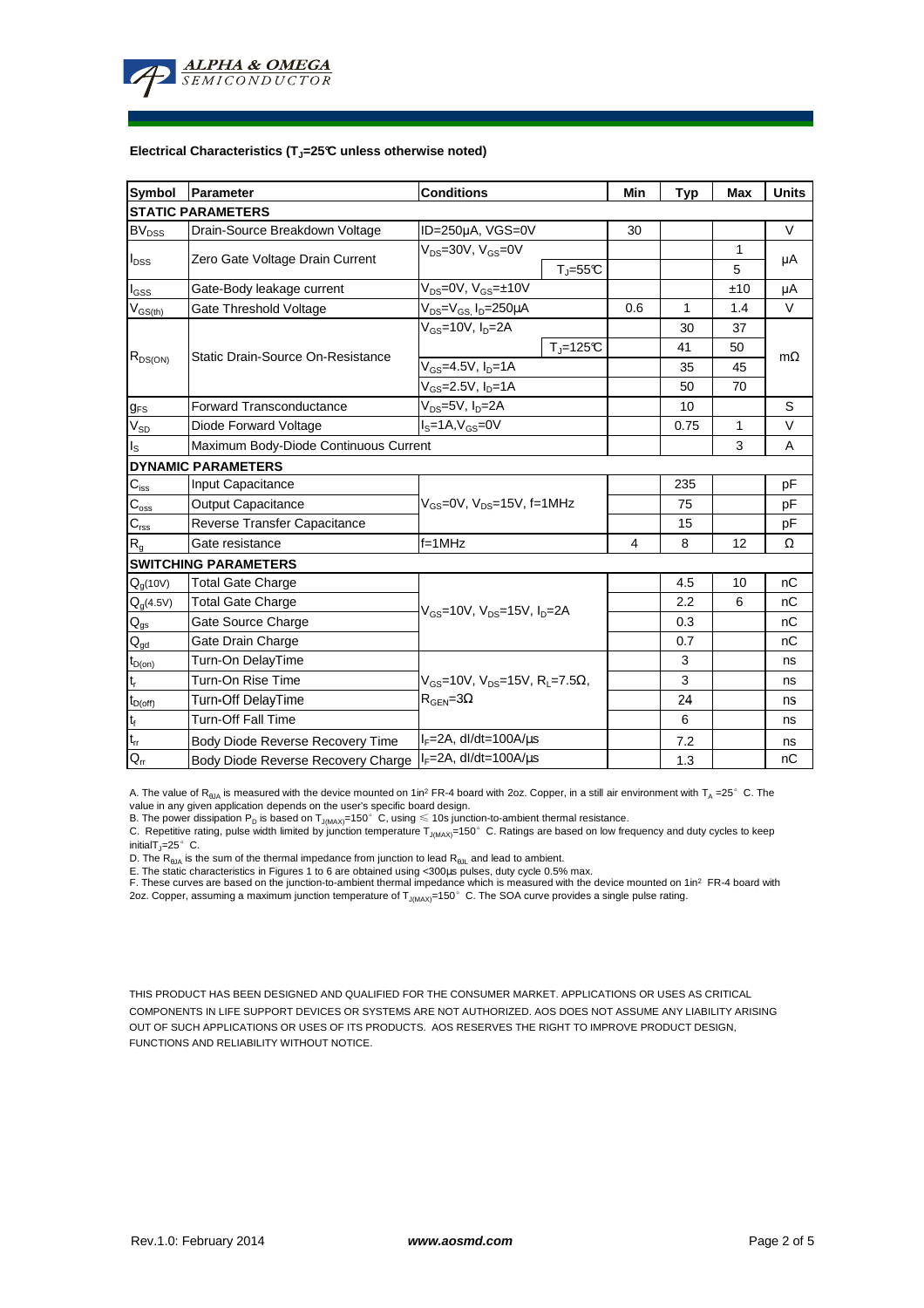**ALPHA & OMEGA SEMICONDUCTOR** 

### **TYPICAL ELECTRICAL AND THERMAL CHARACTERISTICS**

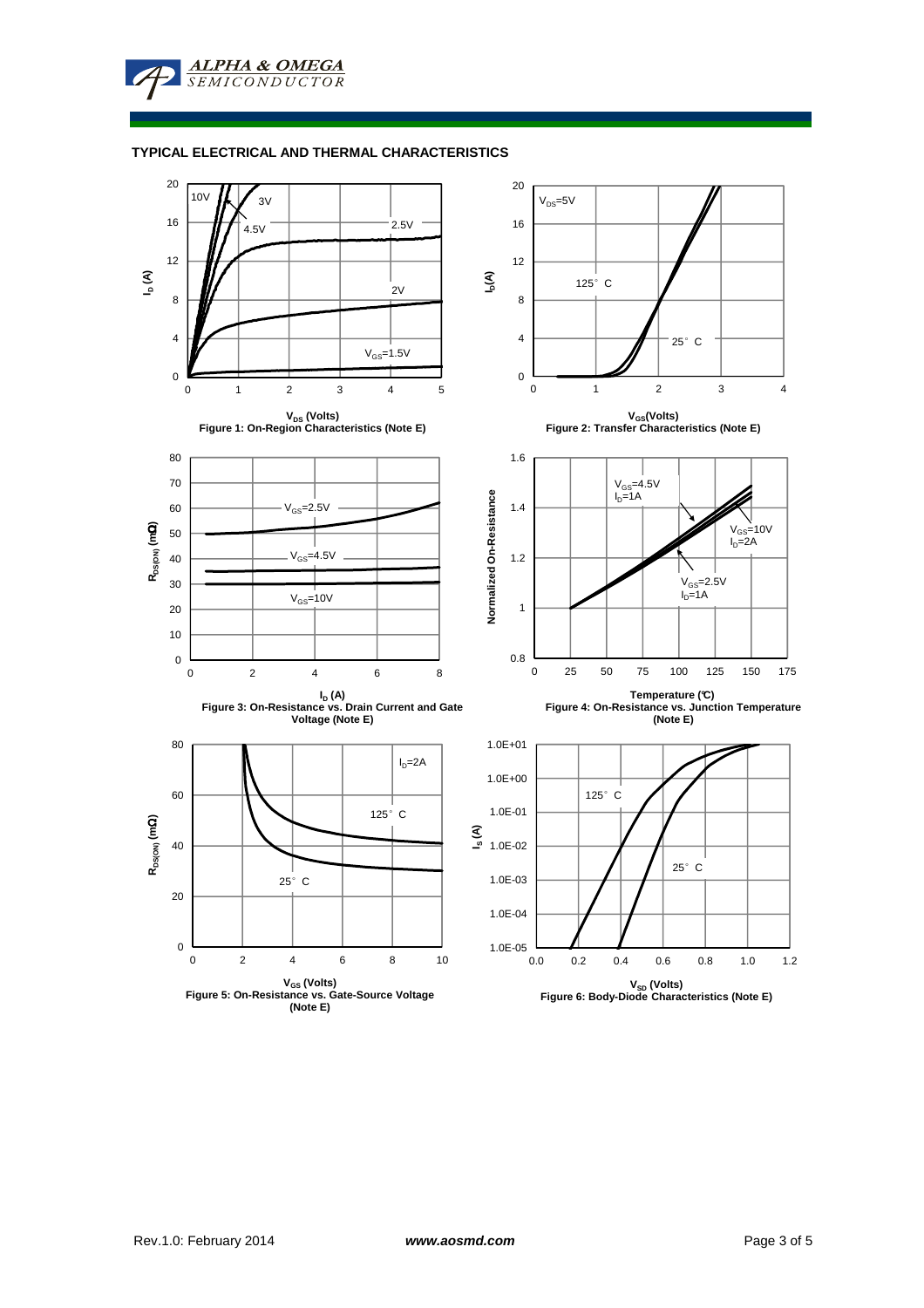**ALPHA & OMEGA** SEMICONDUCTOR

#### **TYPICAL ELECTRICAL AND THERMAL CHARACTERISTICS**



**Pulse Width (s) Figure 11: Normalized Maximum Transient Thermal Impedance (Note F)**